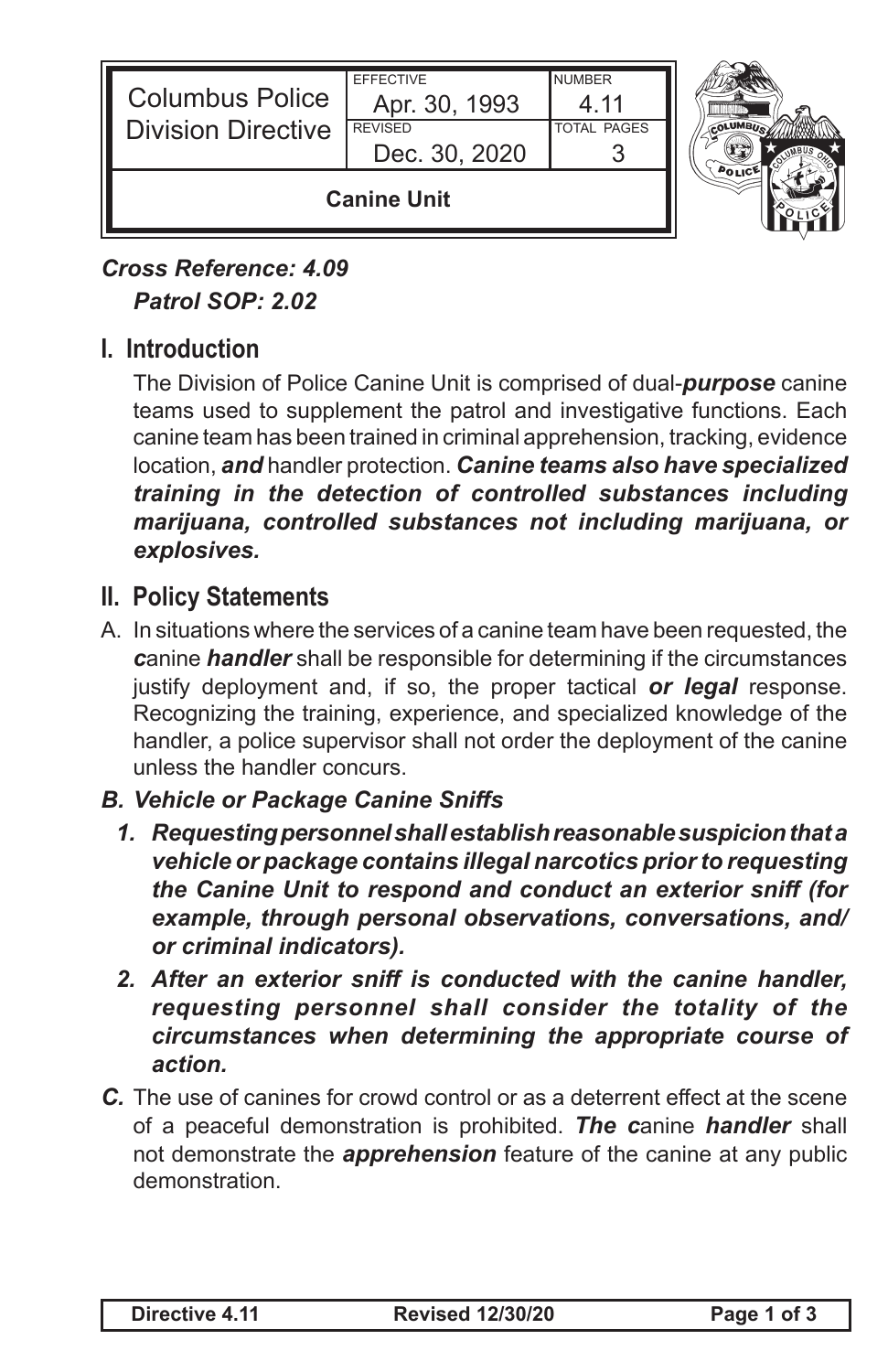- *D. The only time a canine may be deployed during a public demonstration is in response to a suspicious package or suspected explosive device. This deployment shall require the approval of a lieutenant or higher.*
- *E.* Should a Division employee find him or herself in jeopardy with a police canine, he or she should immediately stand motionless and shout "RED" several times. Upon hearing that universal warning, the *c*anine *handler* shall order the canine into a controlled position.
- *F. Canine Unit* canines have been trained to protect their handlers with their lives. For officer safety, Division *personnel* shall not do any of the following:
	- 1. Engage in horseplay in the presence of a canine
	- 2. Strike a canine handler
	- 3. Strike or attempt to discipline a canine
	- 4. Tease or agitate a canine
	- 5. Attempt to give a canine any command
	- 6. Feed the canine without the handler's permission
	- 7. Play with the canine without the handler's permission
	- 8. Enter or approach the *c*anine *handler's* vehicle without the canine handler's knowledge and presence
	- 9. Remove the canine from the *c*anine *handler's* vehicle or other area of confinement without the canine handler's knowledge and presence

# **III. Procedures**

- A. Personnel *R*equesting *O*n-*D*uty Canine Unit *S*ervices
	- 1. Advise Communications Bureau personnel to contact the Canine Unit Sergeant or a Canine Unit *handler* when an immediate response is desired.
	- 2. Establish a perimeter around the area to be searched if requesting a building search or tracking *of a suspect or individual*.
- B. Division *S*upervisor *R*equesting *O*ff-*D*uty Canine Unit *S*ervices Instruct Communications Bureau personnel to contact the Canine Unit Sergeant or his or her designee, who will make arrangements for a Canine Unit *handler* to respond.
- C. Canine Use Of Force Investigations
	- 1. Involved Canine Unit *H*andler
		- a. Should a canine use of force occur, immediately notify the Canine Unit Sergeant or, in his or her absence, the Special Weapons and Tactics (SWAT) *Section* Lieutenant, who will respond and initiate an investigation.